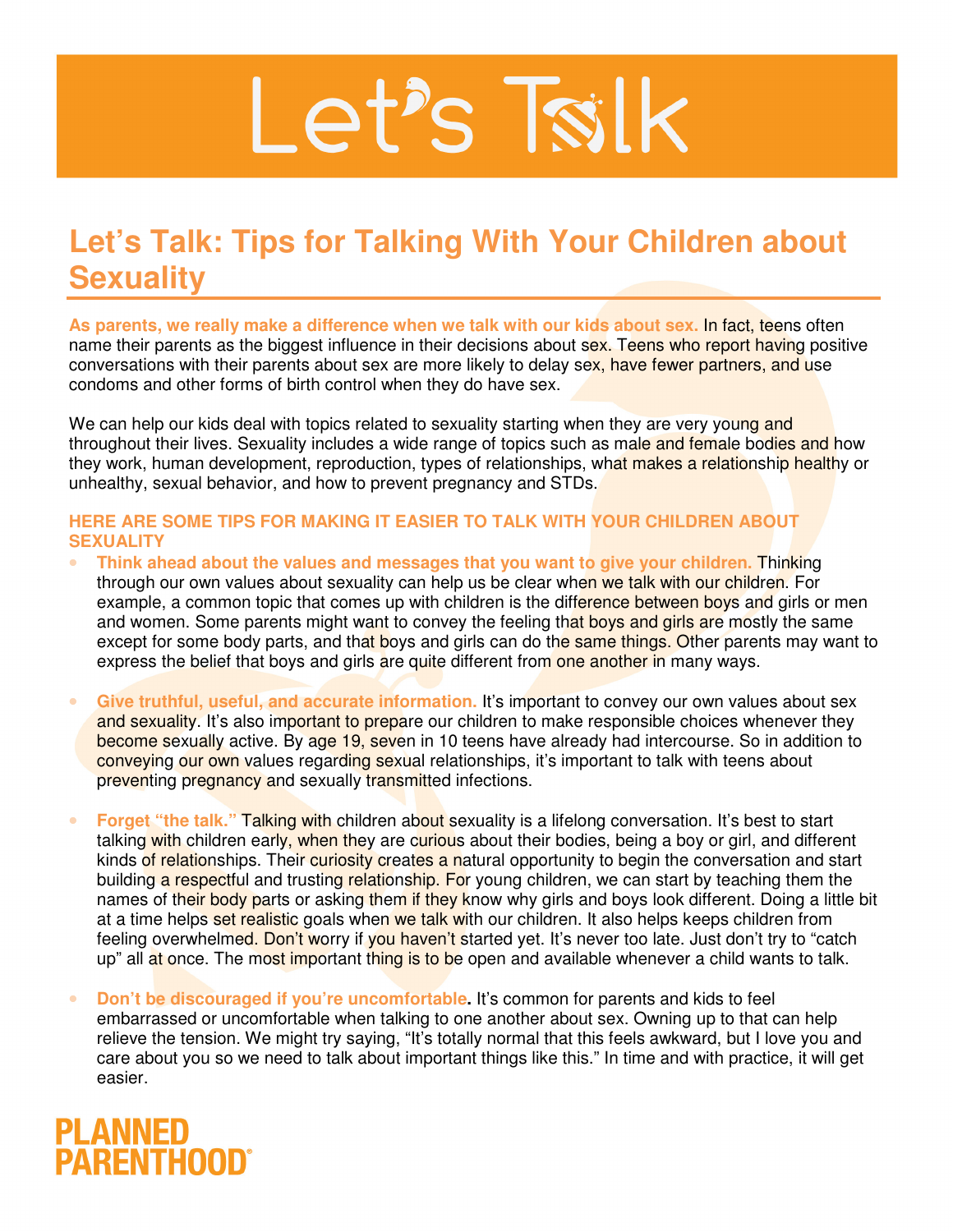- **Don't expect to know all the answers.** Some parents fear being asked information they don't know. It's perfectly fine not to know something, or not to have an immediate answer. One of the best ways we can teach our kids about sexuality is to find the answers together and talk about what we've learned. Seeking information together in books, online, or by asking others, can help build a trusting relationship and model how our kids can seek answers on their own.
- **Look for "teachable moments."** Every day, life provides lots of opportunities for talking about sexuality. When watching a TV show that features a young person going through puberty or going out on a date, seeing an ad that prompts thoughts about body acceptance, or running into a pregnant neighbor, we can use that to initiate conversations with our children. Having a starter can make the conversation more natural.
- **Make the conversation age appropriate.** Providing children with information that is age appropriate makes it easier for them to understand that sex and sexuality are a natural part of human and emotional development. It also makes it easier to talk with them about the more complex topics as they get older. If a five-year-old asks, "What is birth?" we might respond, "When a baby comes out of a mother's body." If a 10-year-old asks the same question, our answer would have more detail and might begin with, "After nine months of growing inside its mother's uterus, a baby comes out through her vagina."
- **Spend more time listening than talking, and get to know the world our children live in.** Listening to children shows that we're interested in and respect what they have to say. We don't always have to agree with what we hear, but it is important to pay attention to what they say, and try to understand their world. What pressures are they dealing with? What do they consider normal? It's often tempting to jump in and give our point of view, but if we spend some time just listening and asking questions, we help our children learn how to explain their ideas clearly. We get to know each other even better, and we build trust by showing we really care about our children's thoughts and feelings. We can show we understand our children's point of view by saying things like, "I think I see where you are coming from," or "I understand what you are feeling and I often felt that way when I was your age."

• **Try to understand what motivates teens.** It's important to communicate with kids about the importance of delaying sexual behavior until they are old enough to protect themselves and their partners. To do that well, it's helpful to understand and keep in mind the reasons teens give for having or delaying sex. Teens often cite a desire to feel closer to a boyfriend or girlfriend, or the erroneous belief that "everyone's doing it" as reasons for having sex. In contrast, they cite a fear of upsetting their parents or that sex will interfere with their future endeavors as reasons for delaying sex. We can talk with our teens about what motivates them around sex so we can better understand how to help them make the best choices for themselves.